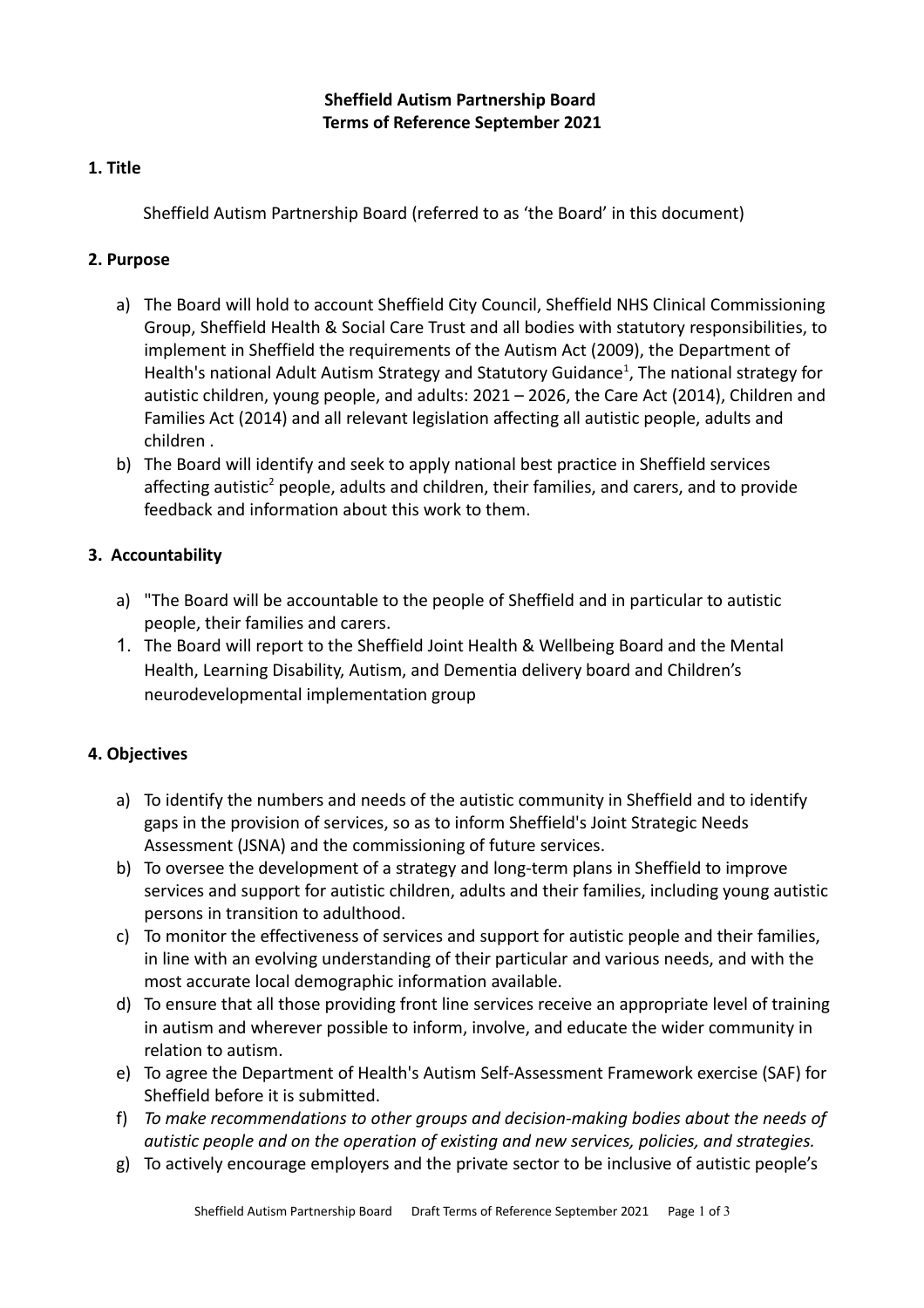needs.

## **5. Membership**

- a) The Board brings together representation from local authority, NHS, community and voluntary sector organisations and services, autistic people, their parents and carers. It will include commissioners, professionals in health, mental health and social care, elected members of the Council, individuals, and representatives from other relevant organisations (such as education, employment, Justice and housing) and service providers.
- b) Membership will include all, autistic individuals, adults, children and young people or their representatives and representatives from education, health, and care.
- c) The Board will actively seek to extend its membership further to include membership from marginalised groups, other statutory and voluntary organisations who support autistic people as well as public bodies such as the Police.
- d) The Board will strive to be inclusive and accessible to all autistic people and their families and will offer support to attend when appropriate.
- e) The Board will actively seek to include the voices of autistic people who choose not to attend formal meetings by means of focus/consultation groups.
- f) Deputies / substitutes are welcome to attend. The expectation will be that they have full delegated authority to act on behalf of the member in decision making, and that they are fully briefed.
- g) Any individual or organisation wishing to join the Board should send an email to [adultspractice@sheffield.gov.uk](mailto:adultspractice@sheffield.gov.uk) expressing their interest.

## **6. Responsibilities of members**

In fulfilling the aims of the Board, members shall:

- a) Bring their knowledge and expertise to the Board.
- b) Listen responsively to what all relevant parties, especially autistic people themselves, their advocates, and families, have to say.
- c) Promote change to policy and practice that supports the Board's objectives.
- d) Embrace risks, innovating and trying new approaches.
- e) Respect data protection and not share sensitive data inappropriately.
- f) Take responsibility for actions that will help progress change activities.

## **7. Meetings**

- a) All meetings will be chaired by the Director of Adult Health and Social Care. The deputy chair in the absence of the Director is the senior manager from the Clinical Commissioning Group.
- b) The Group will meet each month with dates and times to be shared by the supporting officer to the group.
- c) The agenda will be agreed by the Board in advance. The Group will establish a work programme of priority work areas to include on the agenda.
- d) Task and Finish working groups will be established when necessary to complete specific